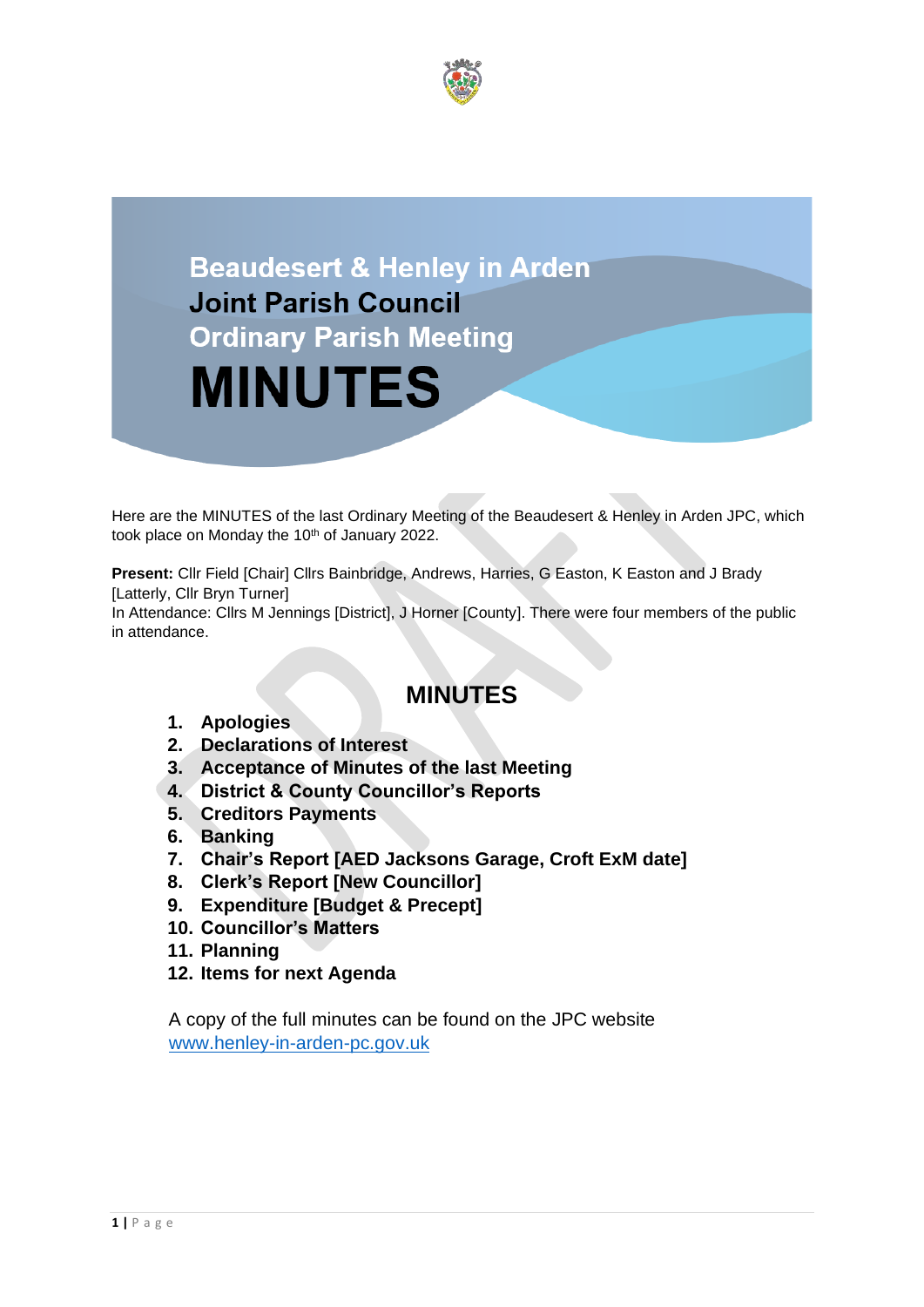

# **1.**

| <b>Acceptance of Apologies for Absence</b><br>Schedule 12 of the Local Government Act 1972. Under<br>Section 85(1) of the Local Government Act1972,<br>members present must decide whether the reason(s)<br>for a member's absence are accepted. | <b>Resolved: All members present</b> |
|--------------------------------------------------------------------------------------------------------------------------------------------------------------------------------------------------------------------------------------------------|--------------------------------------|
|                                                                                                                                                                                                                                                  |                                      |

# **2.**

| To Receive Declarations of Interest and<br><b>Dispensations</b><br>Disclosable Pecuniary Interests) Regulations 2012 (SI<br>2012/1464) (NB this does not preclude any later<br>declarations). | <b>Resolved:</b> No Declarations were handed<br>to the Clerk and no member raised an<br>issue at the meeting. |
|-----------------------------------------------------------------------------------------------------------------------------------------------------------------------------------------------|---------------------------------------------------------------------------------------------------------------|
|                                                                                                                                                                                               |                                                                                                               |

# **3.**

| To Receive & Sign Minutes of Last<br><b>Meeting</b><br>LGA 1972 Sch 12 para 41(1) | Resolved: The Minutes of the Ordinary<br>Meeting, 13th of December 2021, were<br>found to be a true and accurate account<br>of the proceedings, Chair proposed that<br>council accept them as such, seconded by<br>Cllr K Easton and carried unanimously by all<br>members present at that meeting. |
|-----------------------------------------------------------------------------------|-----------------------------------------------------------------------------------------------------------------------------------------------------------------------------------------------------------------------------------------------------------------------------------------------------|
|                                                                                   |                                                                                                                                                                                                                                                                                                     |

| <b>Reports from District &amp; County</b><br><b>Councillors</b> | Cllrs Reports posted under supporting<br>documents on the JPC website.<br><b>Presentation limited to 5 minutes.</b> |
|-----------------------------------------------------------------|---------------------------------------------------------------------------------------------------------------------|

# **5. CREDITORS PAYMENTS**

### **Payments made since last meeting**

The Accounts & Audit Regulations 2015 Part II, paras 3 & 4

| <b>Creditor</b>   | <b>Invoice</b><br><b>Date</b> | Due<br><b>Date</b> | <b>Amount</b><br><b>Net</b> | <b>VAT</b> | <b>Gross</b> | <b>Description</b>          |
|-------------------|-------------------------------|--------------------|-----------------------------|------------|--------------|-----------------------------|
| <b>DM Payroll</b> | 16.11.21                      | 16.12.21           | £60.00                      | £00.00     | £60.00       | Payroll services            |
| Focus             | 23.11.21                      | 23.12.21           | £100.00                     | £00.00     | £100.00      | 2-page insert [Dec]         |
| Focus             | 23.11.21                      | 23.12.21           | £150.00                     | £00.00     | £150.00      | Speed Campaign Poll         |
| R Adams           | 30.10.21                      | 30.12.21           | £133.88                     | £26.78     | £160.66      | <b>Brook End Pathway</b>    |
|                   |                               |                    |                             |            |              | Postcrete and gravel        |
| <b>RTA</b>        | 24.11.21                      | 24.12.21           | £1,476.96                   | £295.39    | £1,772.35    | <b>Consultancy Fees for</b> |
| Peter Lowel       |                               |                    |                             |            |              | Car Park Planning           |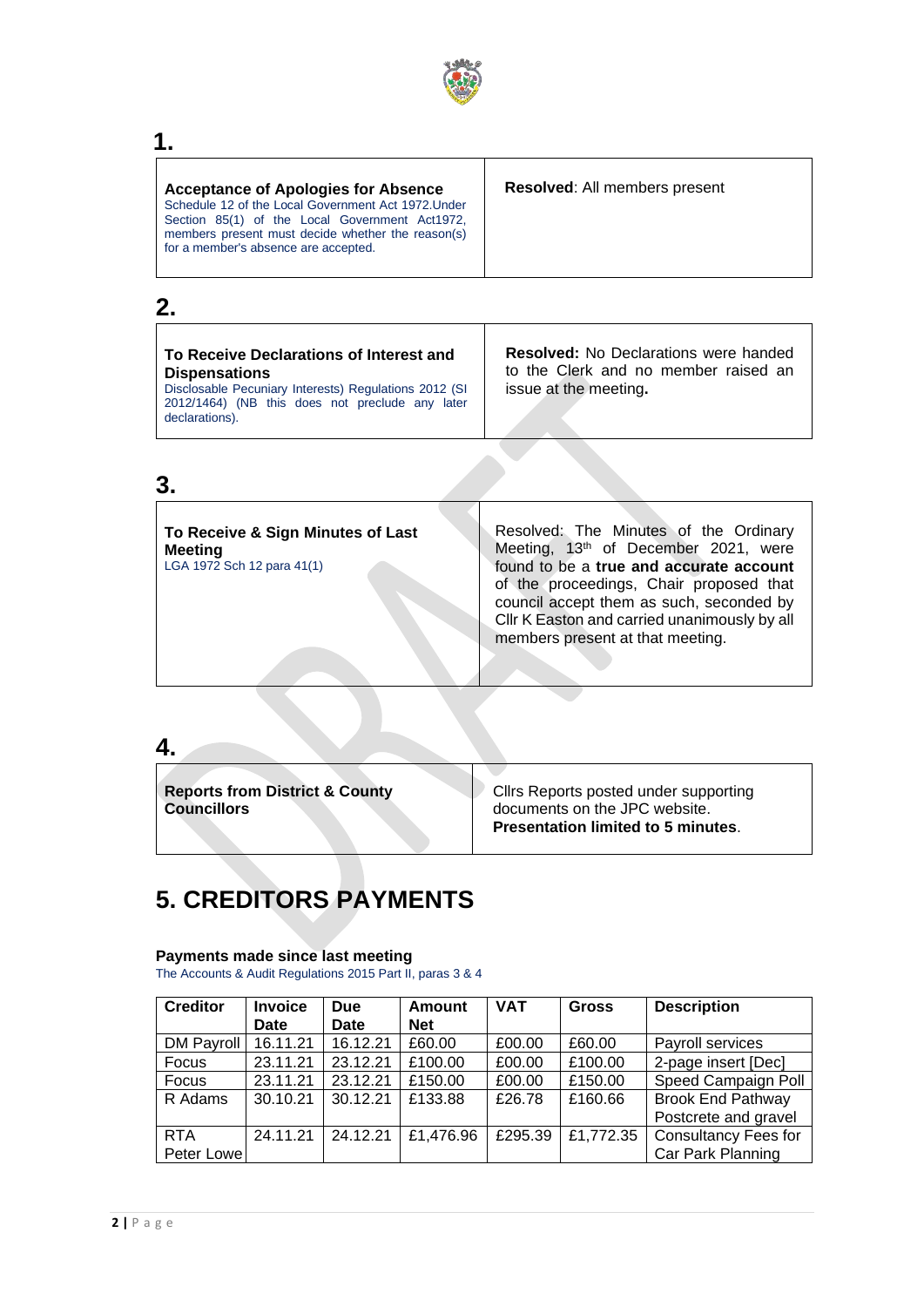

| <b>SLCC</b> | $02.11.21$   02.12.21   £20.00 |           | £5.00 | £25.00                    | Final closing tutorial<br>fee CiLCA. |
|-------------|--------------------------------|-----------|-------|---------------------------|--------------------------------------|
| Totals      |                                | £1,940.84 |       | $ $ £327.17 $ $ £2,268.01 |                                      |

### **Payments for consideration by Council for payment**

The Accounts & Audit Regulations 2015 Part II, paras 3 & 4

| <b>Creditor</b>               | <b>Invoice</b><br><b>Date</b> | <b>Due</b><br><b>Date</b> | <b>Amount</b><br><b>Net</b> | <b>VAT</b> | <b>Gross</b> | <b>Description</b>                                                                                           |
|-------------------------------|-------------------------------|---------------------------|-----------------------------|------------|--------------|--------------------------------------------------------------------------------------------------------------|
| Avon<br>Planning              | 09.12.21                      | 09.01.22                  | 500.00                      | 100.00     | 600.00       | Consulting on NDP                                                                                            |
| Colin<br>Harrison             | 28.12.21                      | 10.01.22                  | 1,120.00                    | 00.00      | 1,120.00     | December labour<br>charges.                                                                                  |
| Colin<br>Harrison             | 28.12.21                      | 10.01.21                  | 1,100.00                    | 00.00      | 1,100.00     | Riverlands and rear of<br>Fieldhouse Close.<br>15m larch fencing,<br>fencing posts etc.<br>PayBack assisted. |
| <b>DM Payroll</b><br>Services | 16.11.21                      | 16.12.21                  | 60.00                       | 00.00      | 60.00        | Salary and taxation<br>preparation.                                                                          |
| Henley<br>Focus<br>Magazine   | 23.11.21                      | 23.12.21                  | 100.00                      | 00.00      | 100.00       | 2-page spread                                                                                                |
| Henley<br>Focus<br>Magazine   | 23.11.21                      | 23.12.21                  | 150.00                      | 00.00      | 150.00       | 5000 leaflet printing<br>and distribution<br>[Speed Management<br>Petition]                                  |
| Henley<br>Focus<br>Magazine   | 22.12.21                      | 22.01.22                  | 120.00                      | 00.00      | 120.00       | 2-page spread plus 10<br>x A4 posters [Speed<br>Management<br>Publicity]                                     |
| M Truslove                    | 06.12.21                      | 06.01.22                  | 100.00                      | 00.00      | 100.00       | Removal of dead tree<br>rear of 35 Riverside<br>Gardens                                                      |
| R Adams                       | 30.10.21                      | 10.01.22                  | 133.88                      | 26.78      | 160.66       | Brook End railway<br>bridge hardcore                                                                         |
| R Adams                       | 15.12.21                      | 10.01.22                  | 126.00                      | 25.20      | 151.20       | Postcrete for<br><b>Fieldhouse Close</b><br>fencing.                                                         |
| R Adams                       | 15.12.21                      | 10.01.22                  | 52.50                       | 10.50      | 63.00        | St Nicholas footpath<br>through copse,<br>hardcore.                                                          |
| <b>RTA</b>                    | 24.11.21                      | 10.01.22                  | 1,476.96                    | 295.39     | 1,772.35     | Car park consultancy<br>work                                                                                 |
| <b>SLCC</b>                   | 02.11.21                      | 10.01.22                  | 25.00                       | 5.00       | 30.00        | Closing notes and<br>sign off tutoring.<br>[CiLCA]                                                           |
| <b>T</b> Mousley              | 03.12.21                      | 10.01.22                  | 560.00                      | 112.00     | 672.00       | G2 tree felling as per<br>survey.                                                                            |
| Secure<br>Parking             | 01.01.22                      | 01.01.22                  | 42.79                       | 8.56       | 51.35        | Whitley Road storage<br>facility                                                                             |
| <b>Totals</b>                 |                               |                           | 5,667.13                    | 583.43     | 6,250.56     |                                                                                                              |

**Resolved:** Cllr G Easton, proposed that full council approve payments, seconded by Cllr Bainbridge and carried unanimously in favour by all members present at the meeting.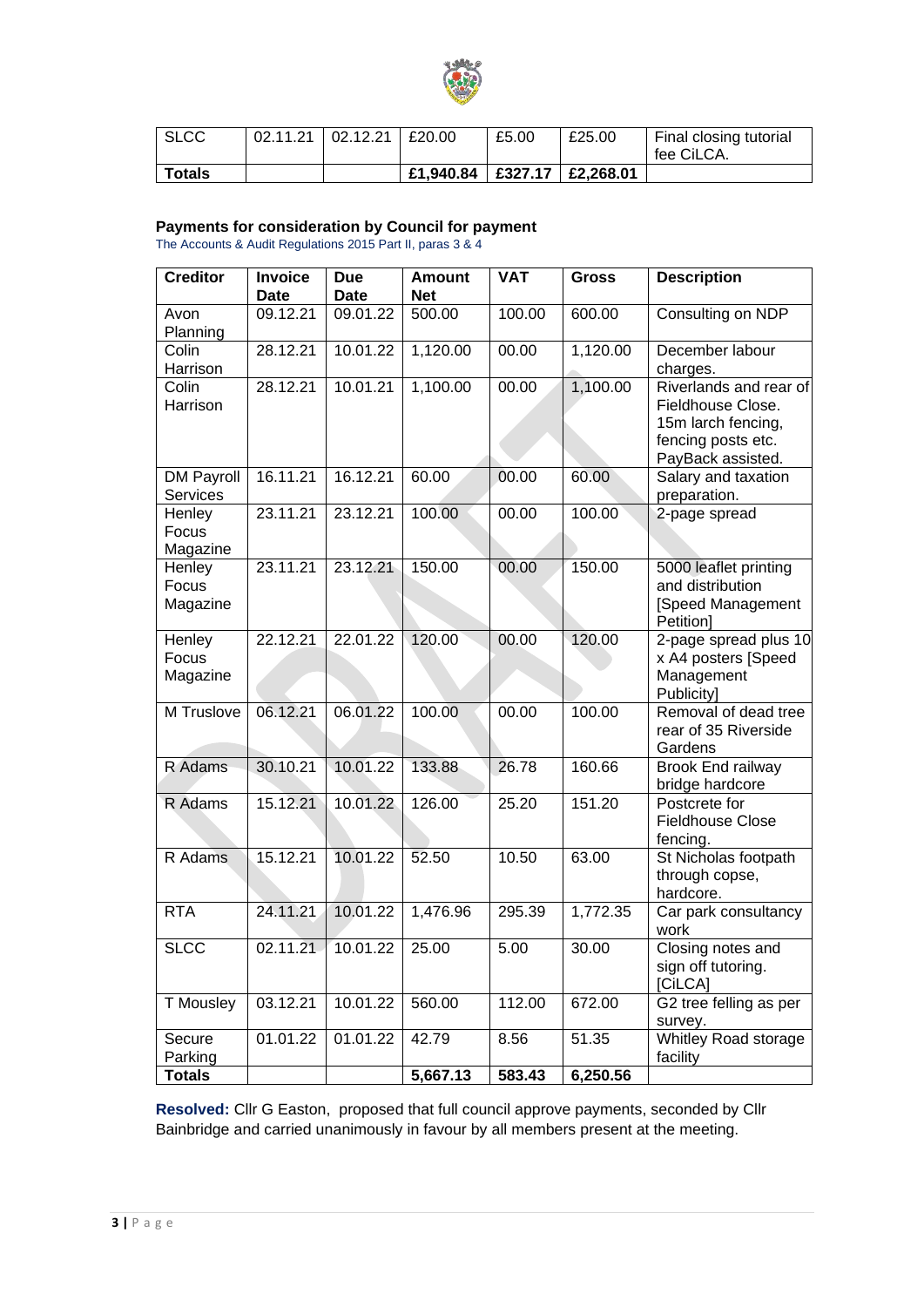

**Income since last meeting.**

| Payee  | Remittance   Amount<br>Date |       | <b>Description</b>            |
|--------|-----------------------------|-------|-------------------------------|
| Lloyds | 31.12.2021                  | £0.99 | Interest paid – December 2021 |

**Noted by all members.**

# **6. BANKING**

| <b>Banking [Account Balances]</b><br>[Considered in earlier Finance Meeting and agreed<br>by full council] | The balances of accounts at 31.12.2021 are<br>Deposit Account £115,000.00<br>Current Account £3,976.12<br>Total £118,976.12<br>A copy of the bank statement for December<br>is posted on the JPC website. |
|------------------------------------------------------------------------------------------------------------|-----------------------------------------------------------------------------------------------------------------------------------------------------------------------------------------------------------|
|------------------------------------------------------------------------------------------------------------|-----------------------------------------------------------------------------------------------------------------------------------------------------------------------------------------------------------|

**Noted by all members.**

# **7. CHAIR'S REPORT**

Chair requested the Mr. John Clarke address the JPC and public with his update on Item 7.4 of the Agenda ahead of her other reports, he agreed, and his account is listed against Item 7.4 of these MINUTES.

 $\top$ 

| 7.1<br>The matter of the AED at Jackson's<br>Warwick Road - attendant maintenance<br>costs to be considered.                                                                                                                                         | 7.1<br>Chair updated all on the installation of an<br>AED at Jacksons garage on Warwick Road<br>and commented that the yearly upkeep for<br>the device was £100.00 which the JPC may<br>be able to cover OR, should this be referred<br>back to the owners of Jacksons for them to<br>consider. The consensus of the members<br>was in favour of the latter action. |
|------------------------------------------------------------------------------------------------------------------------------------------------------------------------------------------------------------------------------------------------------|---------------------------------------------------------------------------------------------------------------------------------------------------------------------------------------------------------------------------------------------------------------------------------------------------------------------------------------------------------------------|
| 7.2<br>The matter of an Extraordinary Meeting to<br>discuss and if appropriate, set out plans<br>for the car park. Clerk to be advised on<br>date for meeting.                                                                                       | 7.2<br>Chair update all on the need for a further<br>extraordinary meeting on this subject, this<br>was fixed for the 21 <sup>st</sup> of February and will<br>be convened in the <b>Memorial Hall for</b><br>7.00pm.                                                                                                                                               |
| 7.3<br>The Town Action Plan. Chair to discuss<br>aspects to be updated or actioned.                                                                                                                                                                  | 7.3<br>Chair said this needed to be updated and<br>was therefore deferred until the next<br>meeting.                                                                                                                                                                                                                                                                |
| 7.4<br>Chair will present the matter<br>of a<br>proposal from<br>the<br><b>Henley</b><br><b>Speed</b><br><b>Management</b><br>Group,<br>'20's<br><b>Plenty</b><br>Campaign' for consideration<br>by full<br>council and if appropriate, she will ask | 7.4<br>Ahead of Item 7.1, the following item was<br>updated for all by Mr. John Clarke, who<br>heads up the Community Speed Watch<br>volunteers. Mr. Clarke explained<br>the<br>rationale and content of a comprehensive<br>proposal in the form<br>of<br>a<br>9-page                                                                                               |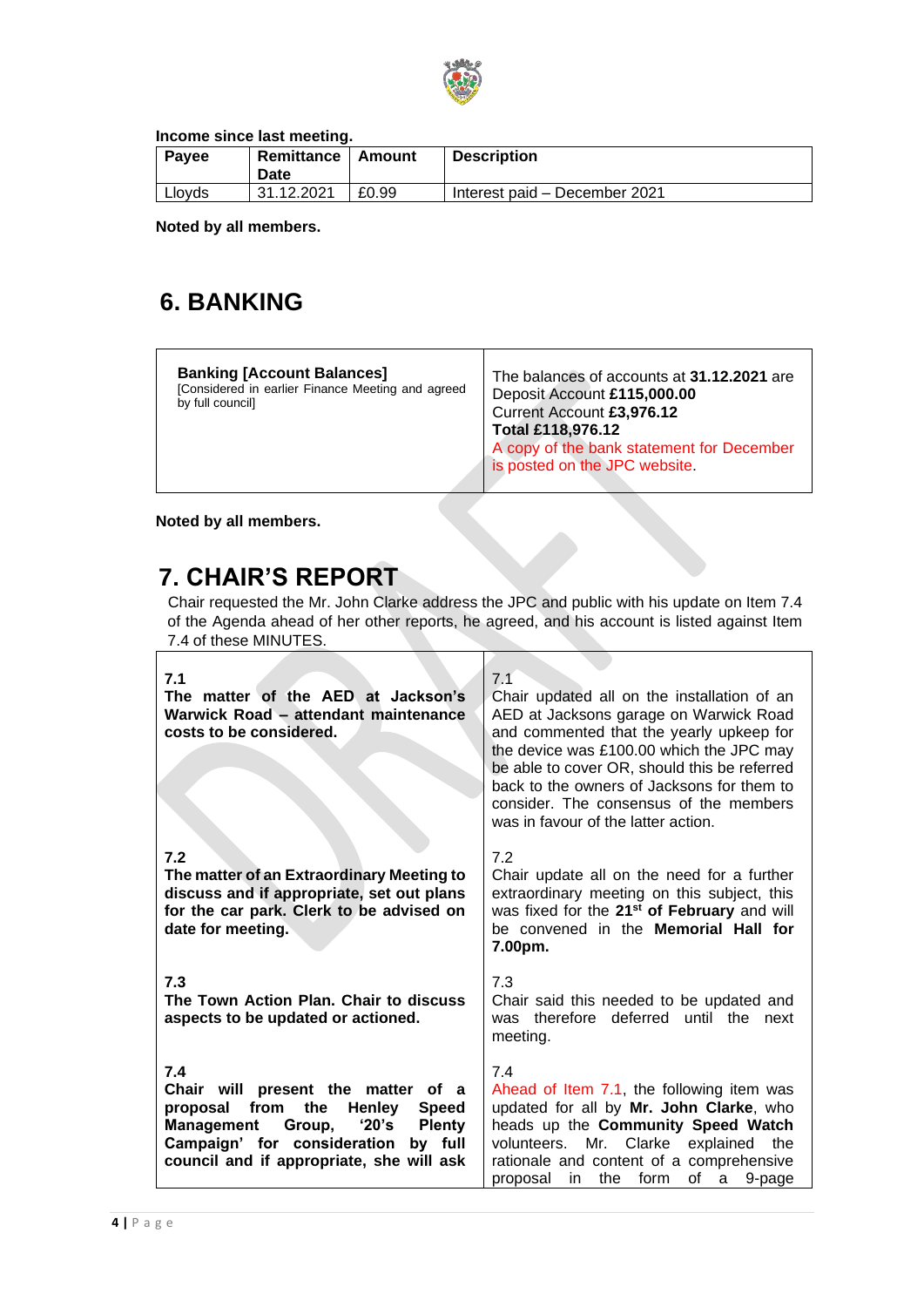

| that the Clerk forward said proposal to<br>the relevant authorities in WCC.                                                                                                                               | presentation, which had been placed before<br>the JPC for consideration and if approved<br>that it be forwarded to Philippa Young,<br>WCC, with a covering letter detailing the<br>support of the JPC. He proposed that the full<br>council approve the document, which he<br>said contained very worrying evidence of<br>high rates of speed through the area picked<br>up by the radar check points. Cllr Andrews<br>proposed that the JPC support the motion,<br>seconded by Cllr K Easton, and carried<br>unanimously by all members present. A<br>copy of the JPC proposal can be found on<br>JPC website<br>the<br>under<br>supporting<br>documents. |
|-----------------------------------------------------------------------------------------------------------------------------------------------------------------------------------------------------------|------------------------------------------------------------------------------------------------------------------------------------------------------------------------------------------------------------------------------------------------------------------------------------------------------------------------------------------------------------------------------------------------------------------------------------------------------------------------------------------------------------------------------------------------------------------------------------------------------------------------------------------------------------|
| 7.5<br>Chair to advise members and public on<br>the matter of resident ticket allocation for<br>WASPS matches during 2022. Please<br>refer to supporting document on the JPC<br>website.                  | 7.5<br>After a brief discussion members felt that it<br>was not appropriate for the JPC to be<br>involved in the distribution of tickets and<br>asked that the Clerk approach WASPS and<br>ask that they manage this aspect of the offer.<br>If they are agreeable, then contact<br>information will be posted on the JPC<br>website.                                                                                                                                                                                                                                                                                                                      |
| 7.6<br>Chair to advise members of the proposed<br>Contract of Employment for the Clerk<br>and, if appropriate seek adoption as a<br>policy document template. [Limited<br>previously circulated document] | 7.6<br>Chair said that the contract had been<br>amended by the past Financial Chair and<br>following such changes would be passed to<br>the Internal Auditor for final comment and<br>adoption.                                                                                                                                                                                                                                                                                                                                                                                                                                                            |
|                                                                                                                                                                                                           |                                                                                                                                                                                                                                                                                                                                                                                                                                                                                                                                                                                                                                                            |

# **8. CLERK'S REPORT**

### **8.1**

### **NEW MEMBER**

**The Clerk [Proper Officer] will present Mr. Bryn Turner, Henley resident, recently elected unopposed, as a Councillor to members and the public. Mr. Turner will be invited to sign his acceptance of office, witnessed, and signed by the Clerk. He will then be asked to complete and sign a declaration of interests form for onward dissemination and recording with Stratford District Council. Will all members please show their welcome to the new member. Said Councillor Bryn Thomas may then join the bench.** 

### 8.1

The JPC welcomed **Mr. Bryn Turner** to the assembly, the Clerk duly served him with the **Declaration of Acceptance of Office** which he signed and was witnessed doing so by the Clerk. He was then handed the<br>Register of Members Interests **Register of Members Interests Declaration,** which he should completed and passed back to the Clerk for onward filing at **SDC**. Mr. Turner was declared a member of the JPC and was invited to join his colleagues on the bench. On behalf of the JPC the Clerk wished him all good luck in his new post.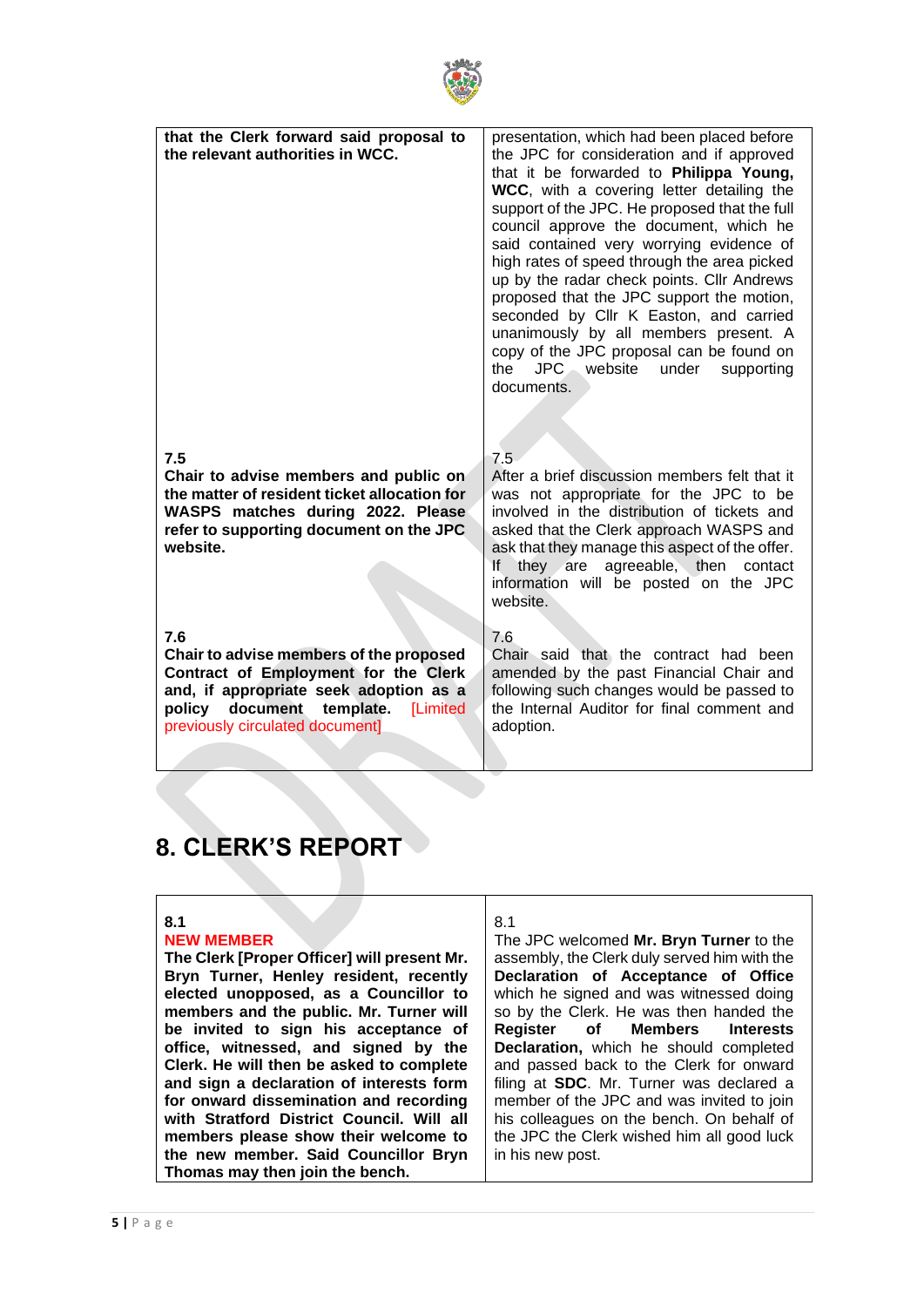

| 8.2<br>8.2.1<br>The matter of bicycle racks sited outside<br>the old Barclays Bank, High Street. Matter<br>raised by a resident. | 8.2.1<br>Based on two enquiries received from<br>the Clerk was asked<br>residents.<br>to<br>investigate the possibility of bicycle racks<br>sited on the High Street on the build out at<br>the now closed Barclays Bank, along with a<br>site adjacent to the Prince Harry car park.<br>He will report back at the February ordinary<br>meeting. |
|----------------------------------------------------------------------------------------------------------------------------------|---------------------------------------------------------------------------------------------------------------------------------------------------------------------------------------------------------------------------------------------------------------------------------------------------------------------------------------------------|
| 8.2.2<br>Grit bins shortfall, WCC filling policy.                                                                                | 8.2.2<br>The Clerk reported that WCC were due to<br>begin filling all bins on the 10 <sup>th</sup> of January<br>and expected the task will be completed in 2<br>weeks.                                                                                                                                                                           |

# **9. EXPENDITURE**

### **To consider, and if appropriate approve payment for the following capital/service items of expenditure.**

[Considered in earlier Finance Meeting and agreed by full council] The Accounts & Audit Regulations 2015 Part II, paras 3 & 4

#### **9.1 Grant Funding 2022-23**

| <b>Society</b>                   | <b>Requested</b><br>Amount | **Grant<br>Awarded     |  |
|----------------------------------|----------------------------|------------------------|--|
| Arts4All                         | 1,750.00                   | 1,750.00               |  |
| <b>ARC [Sports Fields]</b>       | 9,482.00                   | 4,000.00               |  |
| <b>Christmas Lights</b>          | 4,000.00                   | 4,000.00               |  |
| <b>Henley Churches</b>           | 700.00                     | 700.00                 |  |
| <b>Henley Court Leet</b>         | 1,850.00                   | 500.00                 |  |
| Dementia Café                    | 250.00                     | 250.00                 |  |
| <b>Friends of Henley Station</b> | 5,000.00                   | 5,000.00               |  |
| <b>Guild Hall Gardens</b>        | 4.959.00                   | 2,000.00               |  |
| <b>Henley Hot Wheels</b>         | 1,500.00                   | 1,500.00               |  |
| <b>WW &amp; Henley Scouts</b>    | 8,000.00                   | 4,000.00               |  |
| St Mary's PTA                    | 2,000.00                   | 00.00                  |  |
| <b>Heritage Centre</b>           | 5,000.00                   | 00.00                  |  |
| Heritage Centre Pt. II           | 5,000.00                   | 5,000.00               |  |
| Library                          | 7,000.00                   | 7,000.00               |  |
| Mini Grants                      |                            | 5,000.00               |  |
| Totals                           | 56,491.00                  | 40,700.00<br>32,000.00 |  |

9.1 Chair explained that Cllr J Kingsnorth had resigned from the JPC and would not be addressing members and the public on the matter of the Grant<br>Funding. She Funding. instructed the Clerk to<br>advise all those advise societies who had requested funding that the allocations listed opposite \*\* had been further adjusted to align with the previous<br>vear's total year's expenditure of **£32,000.00**. The Clerk said he

would send an attachment to all explaining this strategy following the meeting.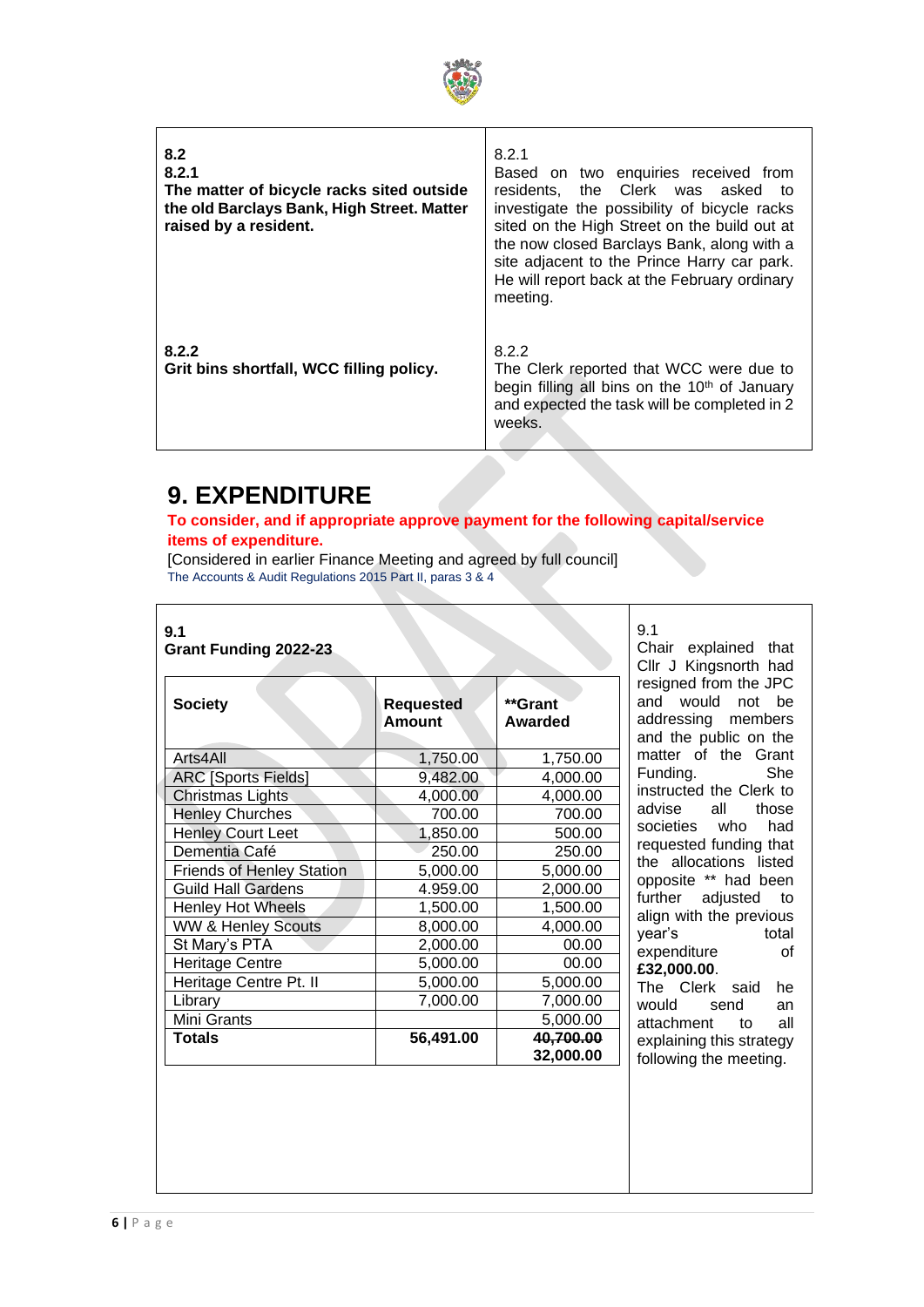

# **9.2**

**Proposed Budget 22-23**

**Members will give consideration to the following proposed budget, and if appropriate, agree to the JPC spending for the period 2022-2023, thus setting the value for the precept for said period to ensure that the application is lodged with SDC before 31st January 2022.**

**The Proposed Budget is compared with the previous year in the following:**

| Cat.          | <b>Item</b>                | 2021-22      | 2022-23    |  |
|---------------|----------------------------|--------------|------------|--|
|               | Income                     |              |            |  |
| 10            | Precept                    | 116,600.00   | 140,000.00 |  |
|               |                            |              | 123,500.00 |  |
| 25            | Grants & Funding           | 00.00        | 00.00      |  |
| 30            | <b>Allotment Rents</b>     | 1,350.00     | 1,500.00   |  |
| 35            | <b>Medical Centre Rent</b> | 1,000.00     | 1,000.00   |  |
| 40            | <b>Bank Interest</b>       | 30.00        | 12.00      |  |
| 50            | Other Income               | 302.00       | 00.00      |  |
|               |                            | 119,282.00   | 142,512.00 |  |
|               |                            |              | 126,012.00 |  |
|               | <b>Outgoings</b>           |              |            |  |
| 100           | Salary                     | 34,000.00    | 34,000.00  |  |
| 110           | Clerks Allow/Exp.          | 1,500.00     | 1,500.00   |  |
| 115           | <b>Cllrs Expenses</b>      |              | 50.00      |  |
| 116           | <b>Rented Spaces</b>       | 4,300.00     | 1,000.00   |  |
| 120           | Contractors                | 2,500.00     | 13,440.00  |  |
| 125           | Training                   | 2,000.00     | 1,300.00   |  |
| 130           | Publicity                  | 3,650.00     | 1,200.00   |  |
| 135           | <b>Professional Fees</b>   | 2,040.00     | 1,500.00   |  |
| 140           | Surveys, H&S Mgt           | 1,200.00     | 500.00     |  |
| 145           | <b>Election Costs</b>      | 2,000.00     | 1,500.00   |  |
| 150           | <b>Website Costs</b>       | 2,500.00     | 2,500.00   |  |
| 155           | <b>IT Costs</b>            | 1,450.00     | 600.00     |  |
| 160           | Purchases [ASSETS]         | 11,000.00    | 1,000.00   |  |
| 165           | <b>Green Spaces</b>        | 8,000.00     | 11,500.00  |  |
| 170           | <b>Tree Maintenance</b>    | 8,000.00     | 6,000.00   |  |
| 175           | CCTV [SDC]                 | 2,000.00     | 2,000.00   |  |
| 180           | Grants                     | 32,000.00    | 40,700.00  |  |
| 185           | Purchases {MATS]           | 6,000.00     | 12,000.00  |  |
| 190           | Insurance                  | 2,400.00     | 1,200.00   |  |
| 195           | <b>HMRC [See 100]</b>      |              |            |  |
| i.            | Sundries                   | 1,000.00     |            |  |
| ii.           | <b>Croft Car Park</b>      | 2,500.00     | 7,500.00   |  |
| iii.          | Projects                   | 29,500.00    |            |  |
| iv.           | <b>HM Queen Jubilee</b>    |              | 10,000.00  |  |
| V.            | Children's Kit, Gym,       | 35,000.00    |            |  |
|               | signage                    |              |            |  |
| <b>Totals</b> |                            | 194,500.00   | 149,550.00 |  |
|               | Surplus/Deficit            | (75, 258.00) | (7,038.00) |  |
|               | <b>Bank</b>                | 75,260.00    |            |  |

9.2

Again, in the absence of Cllr Kingsnorth, members were left to debate the proposed budget, and could only agree formally on the

total allocated, which<br>fell below the helow **£140,000.00** proposed by Cllr Kingsnorth, and was finally fixed at **£123,500.00**, which was 6% above the figure held stable for the past 4 years. Further discussion on the allocation of the precept would take place and the final<br>budget will be budget will be published before then end of January.

The Clerk was asked to submit the precept request to SDC before the closing date of 28<sup>th</sup> January 2022.

Both motions, i.e., Grant Funding and the level of precept for 22/23 were proposed as being appropriate by Cllr Field, seconded by Cllr G Easton and carried unanimously by all members present.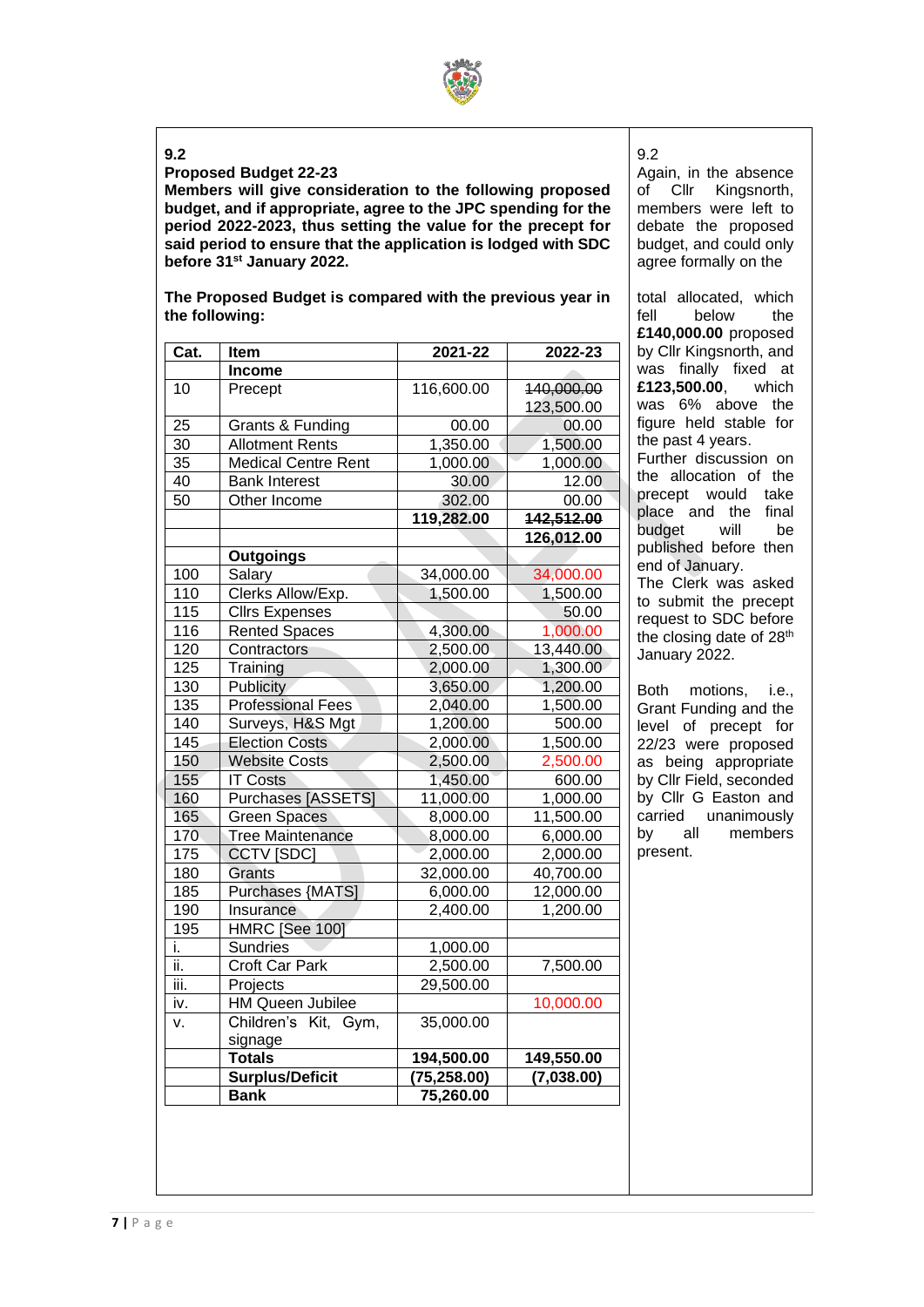

### **9.3**

### **Knotweed Eradication**

**Councillors to consider two offers made for this work at Riverlands, namely Environet and Eco Controls and if appropriate direct the Clerk to raise a purchase order for the work to be carried out. Cost no more than £7,000.00.**

9.3 The Clerk reported that he and Cllr Bainbridge had taken a second contractor to Riverlands to survey the problem of Knotweed on the bankside at two sites. He further reported that he would prepare a presentation of the offers for consideration by members for debate, and if appropriate, the issue

of a contract for the eradication and management of the JK at both sites on the riverside. Full details will be published on the website in readiness of for the next meeting.

# **10. COUNCILLORS MATTERS**

Members of the council address the meeting [5 MINUTES MAX]

| 10.1                                         | 10.1                                          |
|----------------------------------------------|-----------------------------------------------|
| <b>Brief Update on Jubilee Tree Planting</b> | Cllr Bainbridge update all on the matter,     |
| CIIr Bainbridge to update members on         | saying that she had been in contact with a    |
| progress to date.                            | number of landowners/managers in Henley       |
|                                              | and the bounds, asking for support in this    |
|                                              | campaign to plant SEVENTY trees for the       |
|                                              | QEII Jubilee celebrations. She noted that     |
|                                              | funding from the JPC may be affected and      |
|                                              | asked the JPC give consideration to the cost  |
|                                              | for this project. Further updates and action  |
|                                              | plans will be provided at the next meeting in |
|                                              | February.                                     |
|                                              |                                               |

# **11. PLANNING**

Chair and members of the JPC Planning Committee consider the following applications and if appropriate instruct the Clerk to use his delegated powers to post a response on the Stratford District Council planning portal.

JPC members not engaged with planning may leave the meeting at this point Planning Act 2008, The Town and Country Planning (General Permitted Development etc.) (England) (Amendment) Order 2021